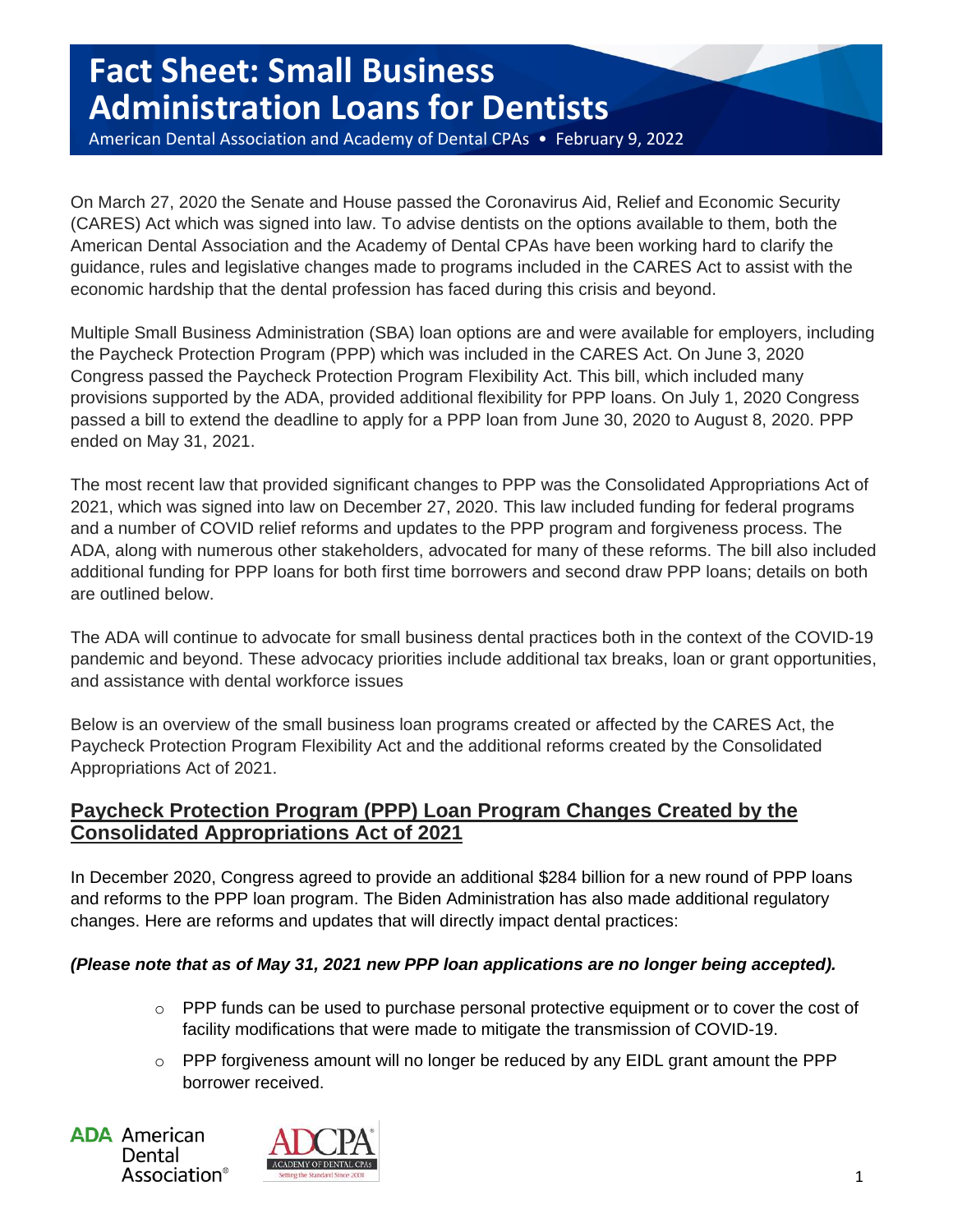American Dental Association and Academy of Dental CPAs • September 10, 2021

- $\circ$  Expenses paid for with PPP loan funds that have been, or are expected to be, forgiven are now eligible for deductibility for tax purposes.
- o PPP loans of \$150,000 or less will have a much more streamlined application form to file for forgiveness.
- o PPP borrowers can now take advantage of the Employee Retention Tax Credit (ERTC). Guidance on ERTC can be found [here.](https://www.irs.gov/pub/irs-drop/n-21-20.pdf)

## **Program Rules for PPP Loans that Remained Largely Unchanged**

Many of the rules for the PPP program are still in place and were not significantly modified by the Consolidated Appropriations Act of 2021.

#### *(Please note that if you received a first draw PPP loan you should recheck your deadline to apply for forgiveness).*

- o For PPP loans received before June 5, 2020 the terms are: 1% interest, up to 2-year repayment, no payments until the lender makes a determination regarding forgiveness but interest will accrue; however those borrowers can negotiate with their lenders to expand the loan's maturity to up to 5 years. Any loans received after June 5, 2020 were automatically given a 5-year repayment term.
- o Borrowers will need to begin to make payments on their PPP loans if they do not submit an application for forgiveness within 10 months after the forgiveness period.
- o Loan proceeds are limited to 2.5 times the average monthly payroll costs (employee wages, health insurance, PTO, retirement benefits and state or local payroll taxes assessed on compensation of employees) and do not include federal payroll taxes. This includes employee/owner compensation limited to \$100,000 annually.

#### **PPP Loan Forgiveness**

- $\circ$  There will be an amount eligible for forgiveness—this amount must be calculated and cannot exceed the sum of the payroll costs, mortgage interest, rent and certain utility payments, and personal protective equipment or facility updates to mitigate COVID-19 transmission within the 8-24 week period following funding.
- o The amount of loan forgiveness is contingent on you spending no less than 60% of the loan amount on payroll costs. (As defined above)
- $\circ$  Your loan forgiveness amount will also be reduced proportionally based on reduced number of employees by the end of the 8-24 week period unless you can show that:

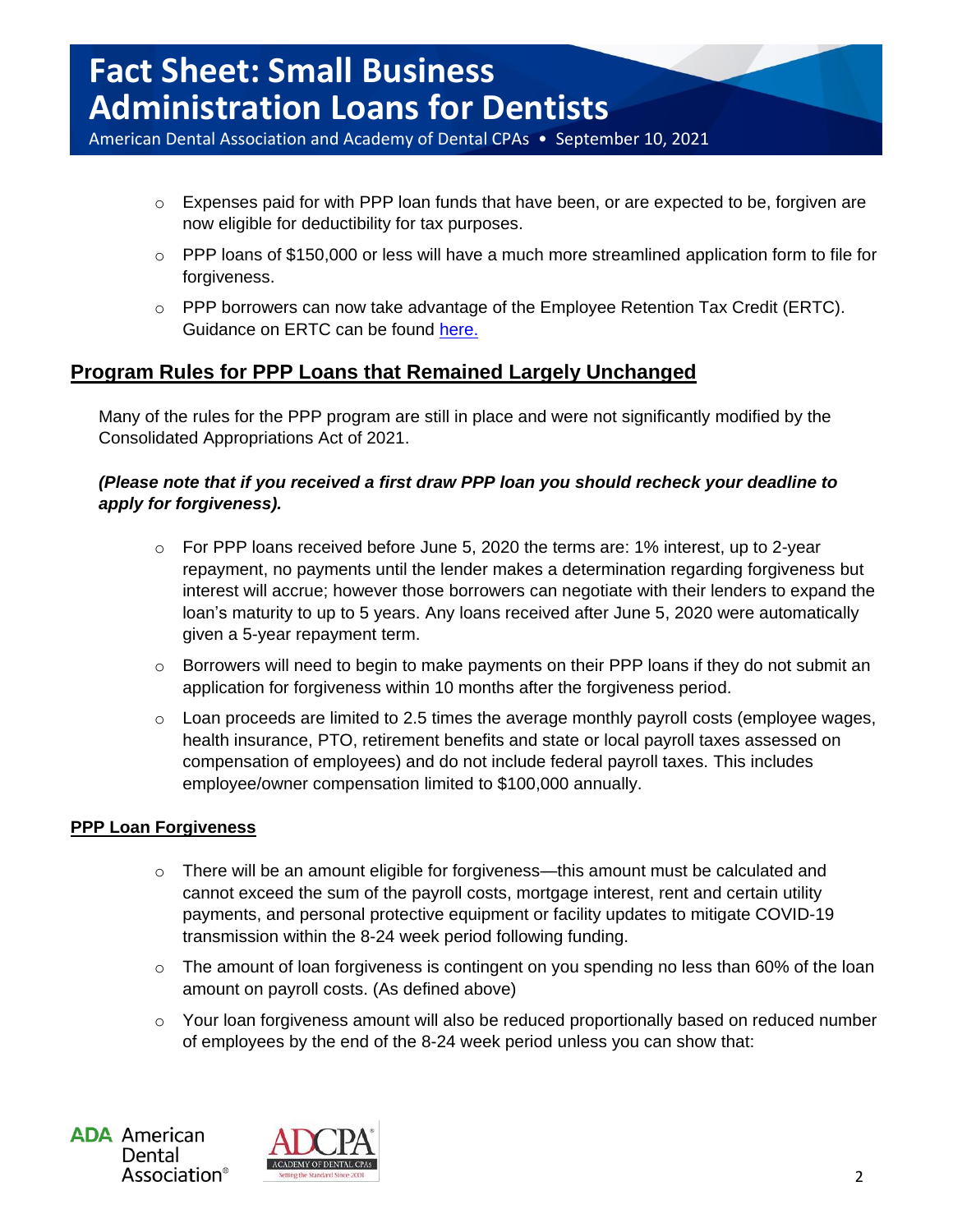American Dental Association and Academy of Dental CPAs • September 10, 2021

- There are no eligible candidates available in your area to rehire to replace workers who were your employees on February 15 but chose not to return to work or;
- You can document that your practice is unable to return to the same level of business activity due to guidelines issued by certain government agencies and due to requirements relating to sanitation, social distancing or any other worker or customer safety requirement related to COVID-19 that illustrates why a reduction in the number of employees is appropriate.
- You did not reduce employees' compensation during the covered period by more than 25%.
- The maximum amount of salary for forgiveness for the owner is \$20,833. The maximum amount of salary for forgiveness per employee is \$46,154.
- You can pay your employees bonuses if needed to reach the 60% payroll costs threshold.
	- You can include payroll costs that are paid *or* incurred during the covered period.
	- You can choose your loan period: anywhere from 8-24 weeks. You will still receive the same loan amount (2.5 times your average monthly payroll), but you may choose how long you would like to spend that.
	- If you extend a rehire offer to an employee and they refuse, they will not be counted toward your full-time employees or equivalent for determining loan forgiveness. Just be sure to document the rehire offer and rejection.
	- $\circ$  Further, if an employee refuses to return to work and is receiving unemployment benefits, you must notify your state unemployment office about the employee's refusal within 30 days.
	- $\circ$  Independent contractor employees (1099s) are eligible for their own PPP loans and therefore, payments made to them cannot be included in any loan forgiveness for payroll for the employer/owner.
	- $\circ$  To seek forgiveness, documentation will be provided to the lender that includes the qualified expenses incurred during the 24-week period subsequent to receiving the loan funds.
	- o If you use your EIDL loan for payroll costs, you must refinance your EIDL into the PPP loan.
	- o You are not prohibited from obtaining both PPP and EIDL loans regardless of when you receive either loan dollars.
	- $\circ$  Even if you receive a PPP loan, you can defer the employer portion of the FICA payroll taxes for 2020. Any employer payroll taxes deferred through the end of 2020 must be paid 50% no later than December 31, 2021 and 50% no later than December 31, 2022.

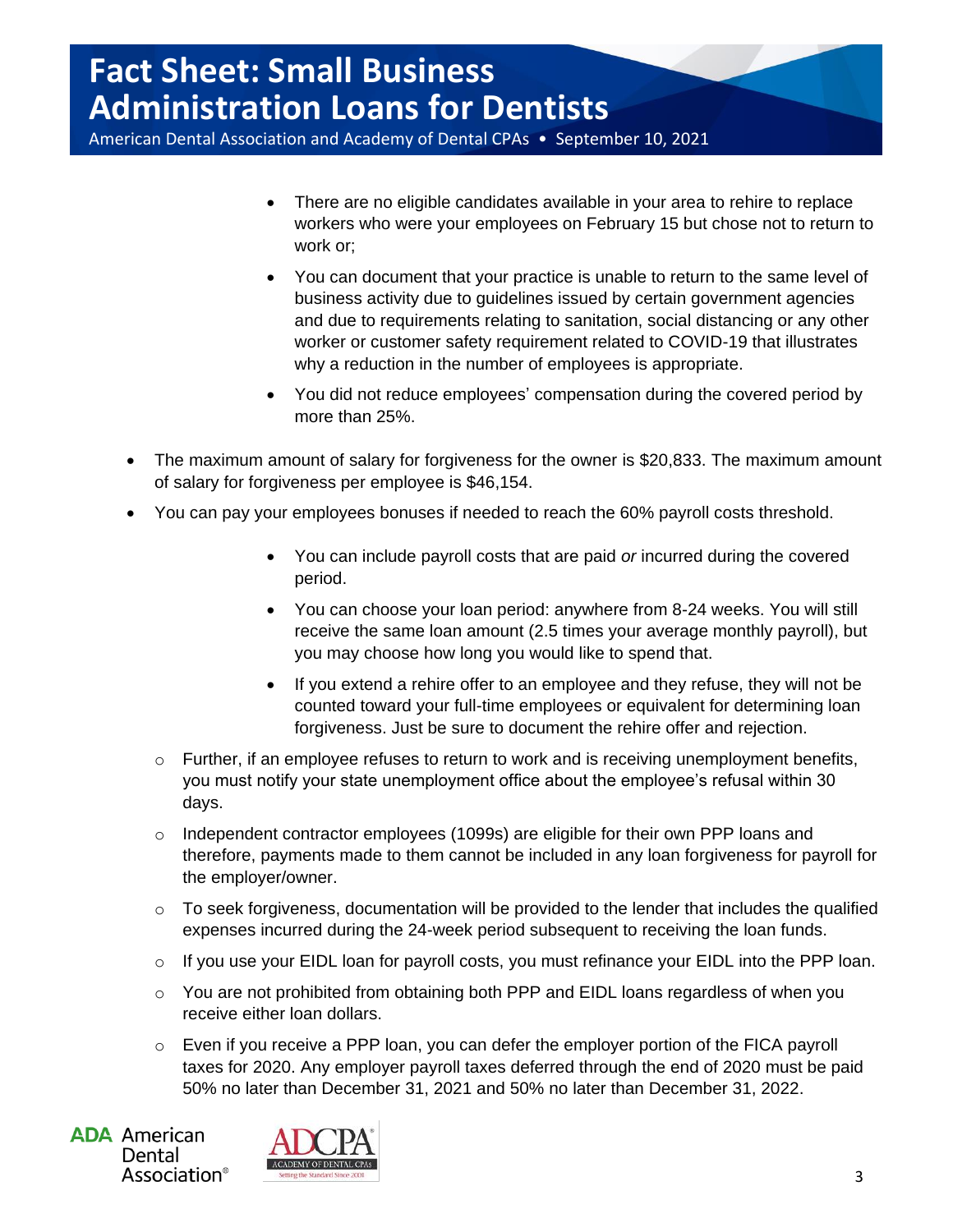American Dental Association and Academy of Dental CPAs • September 10, 2021

- $\circ$  A publicly available database will report all borrowers and amount of PPP loans received.
- $\circ$  There are currently three versions of PPP loan forgiveness applications, [here](https://www.sba.gov/document/sba-form-3508s-ppp-3508s-loan-forgiveness-application-instructions) is an updated application for those loans of \$150,000 or less. The additional forgiveness applications can be found [here](https://www.sba.gov/document/sba-form-3508ez-ppp-ez-loan-forgiveness-application-instructions) and [here.](https://www.sba.gov/document/sba-form-3508-ppp-loan-forgiveness-application-instructions)

#### **Appealing a Loan Forgiveness Denial**

- $\circ$  If you were denied for all or part of the money on your loan forgiveness application, you have 30 days to appeal. The clock starts when you receive written notification from the SBA, not when your lender receives notification.
	- Businesses need three documents to file an appeal with the Small Business Administration:
	- 1. A dated copy of the SBA decision letter;
	- 2. Signed documentation that supports the appeal -- from tax filings to wage reports;
- 3. Complete contact information with relevant signatures. The SBA Office of Hearings and Appeals (OHA) will assign a judge to your case. The judge has 45 days to respond to the appeal and must issue a Notice and Order decision before that deadline.
- If you do not agree with the judge's decision, you have 10 days to respond after being served with the Notice and Order document. If you don't respond, the OHA judge's decision becomes final after 30 days.
- You have two options after receiving the legal notice:
	- 1. File a request with the OHA for reconsideration.
	- 2. Appeal the OHA decision to the applicable Federal District Court.

### **Economic Injury Disaster Grants and Loans (EIDL)**

- $\circ$  As of January 1, 2022, SBA is no longer processing new COVID EIDL applications for loans or advances. However, SBA continued to accept and review applications received on or before December 31 if the reconsideration/appeal was received within 6 months of the date when the application was declined for reconsiderations, and 30 days from the date of reconsideration decline for appeals.
- $\circ$  Dentists and other borrowers may still request increases up to their maximum eligible loan amount for up to 2 years after their loan origination date, or until funds are exhausted.